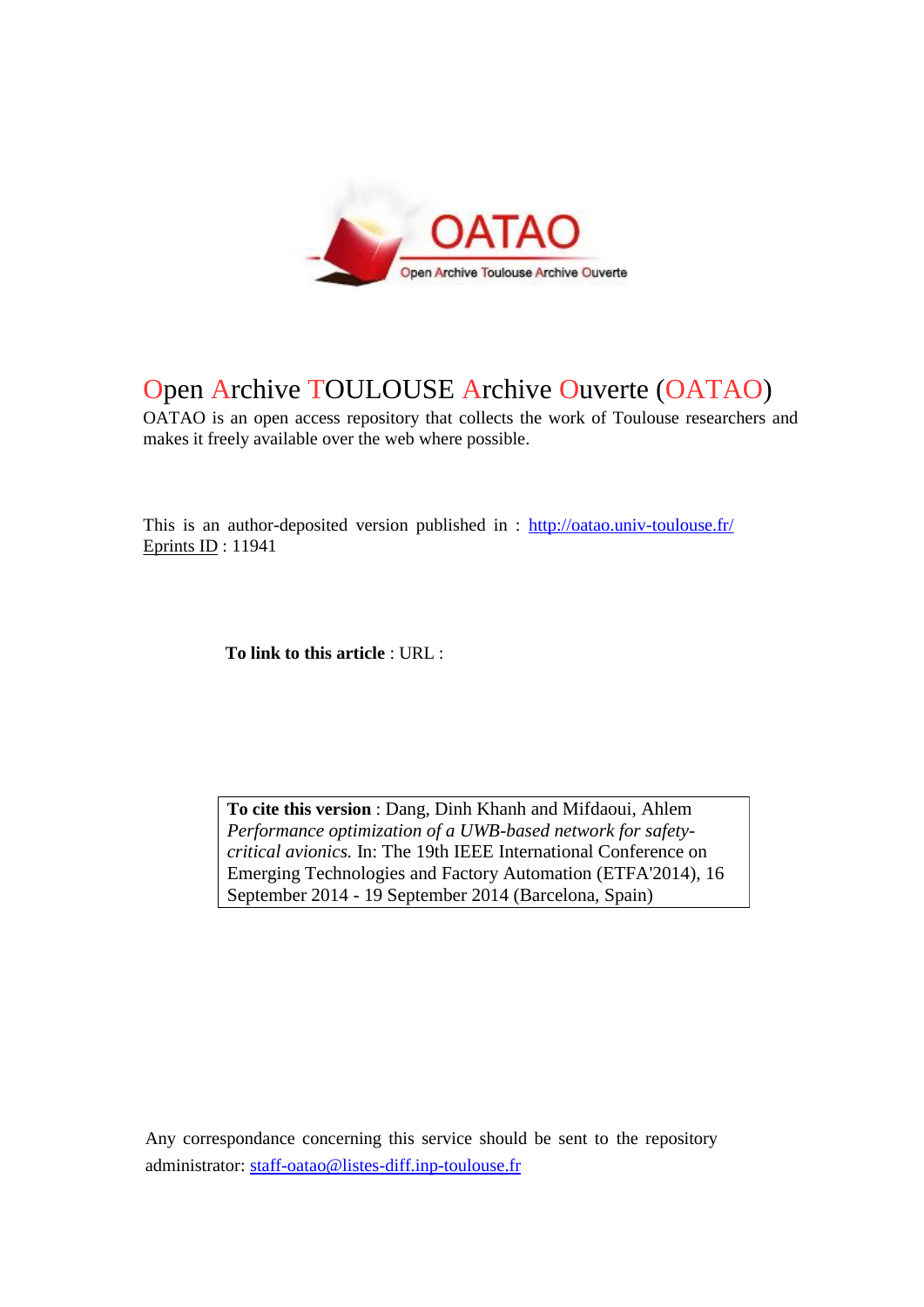# Performance Optimization of a UWB-based Network for Safety-Critical Avionics

Dinh-Khanh Dang, Ahlem Mifdaoui University of Toulouse-ISAE dinh-khanh.dang@isae.fr, ahlem.mifdaoui@isae.fr

*Abstract***—To reduce the aircraft weight and maintenance costs while guaranteeing system performance and reliability, an alternative avionic communication architecture based on Ultra Wide Band (UWB) and TDMA protocol is proposed to replace the back-up part of safety-critical avionics network. The analysis and performance optimization of such a proposal is tackled as follows. First, appropriate system modeling and timing analysis, using Network Calculus and Integer Linear Programing (ILP) approach, are provided to evaluate the end-to-end delays and verify system predictability. Then, an optimization approach to find the optimal TDMA cycle duration, which minimizes the endto-end delays, is proposed. Finally, the efficiency of our proposal to enhance the system performance is validated through a realistic avionic case study.**

# I. INTRODUCTION

The inherent complexity of the avionic communication architecture is increasing due to the growing number of interconnected end-systems and the expansion of exchanged data. This complexity leads to significant quantities of wires and connectors, and consequently increases weight and integration costs. Furthermore, avionic interconnects are still subject to structural failure and fire hazard, which decrease reliability and ramify maintenance efforts.

With the technological progress of wireless technologies, an alternative avionic communication architecture based on wireless connectivity is proposed to cope with these emerging issues. Wireless technology becomes a cost effective solution due to its ubiquity, simplicity and maturity. Moreover, using wireless technologies in the specific area of avionics brings significant advantages, such as quick installation and maintenance, reduced weight and suitable communication patterns for avionics, e.g., multicast. At the beginning step, the new UWB-based network is proposed to replace the back-up part of safety-critical avionics network. However, to guarantee hard real-time requirements of avionics, interesting challenges remain due to the non deterministic behavior of wireless communication and its sensitivity to interference and jamming.

In [\[5\]](#page-9-0), the authors identified the main challenges when using wireless technologies in avionics. Then, an assessment of Commercial Off The Shelf (COTS) wireless technologies versus avionic requirements was conducted; and Ultra WideBand (UWB) [\[1\]](#page-9-1) was selected as the most appropriate technology for critical avionic applications because of its high data rate, contention-free access protocol and high security mechanisms. Afterwards, in [\[6\]](#page-9-2), the design of a new avionics network based on UWB [\[1\]](#page-9-1) technology was proposed with Time Division Multiple Access (TDMA) as the arbitration protocol to guarantee timely communications, and diversity mechanisms, e.g., time and frequency, to guarantee reliability requirements. Then, the relevant aspects of such a proposal and analytical evaluation based on Network Calculus [\[10\]](#page-9-3), offered guarantees in terms of predictability and reliability as investigated in the case of a single cluster avionics network.

To increase system scalability, i.e., increasing the number of interconnected end-systems, the proposed avionic wireless network has to be extended to a multi-cluster network where each cluster is based on the TDMA protocol. This multi-cluster wireless network will introduce at the same time multi-hop communications which may increase the delays. This fact has to be taken into account during timing analyses to verify the system schedulability. Furthermore, the selection of TDMA parameters of each cluster, i.e., slots and cycle lengths, has to be carefully conducted to guarantee the system's requirements in terms of predictability.

The contributions of this work are: (i) the design of a multicluster wireless network as an alternative avionics network to enhance system's scalability; (ii) an appropriate timing analysis, integrating refined models using Network Calculus and Integer Linear Programing (ILP), to evaluate the impact of multi-hop communications on end-to-end delays; (iii) an adequate optimization approach to find the optimal TDMA cycle duration of each cluster to minimize end-to-end delay; (iv) the validation of such a timing analysis in the case of a realistic avionics network, interconnecting more than 50 endsystems that send a total of more than 200 different multicast flows. The efficiency of our proposal to enhance the system performances is shown.

In the next section, we review the most relevant approaches in the area of timing analysis and performance optimization of TDMA-based wireless network. Afterwards, the design, analysis and performance optimization of our proposal is tackled as follows. First, the description of an alternative multicluster wireless network is presented in Section III. Then, system modeling and end-to-end delay analysis are detailed in Sections IV and V. Afterwards, the optimization approach of the TDMA cycle duration is explained in Section VI. Finally, in Section VII, the efficiency of our proposal to enhance system performances is illustrated within a realistic avionic application.

#### II. RELATED WORK

The timing analysis of TDMA-based network using Network Calculus aims to provide a method to compute end-to end delay bounds of transmitted messages. These bounds are then compared with respective message deadlines to verify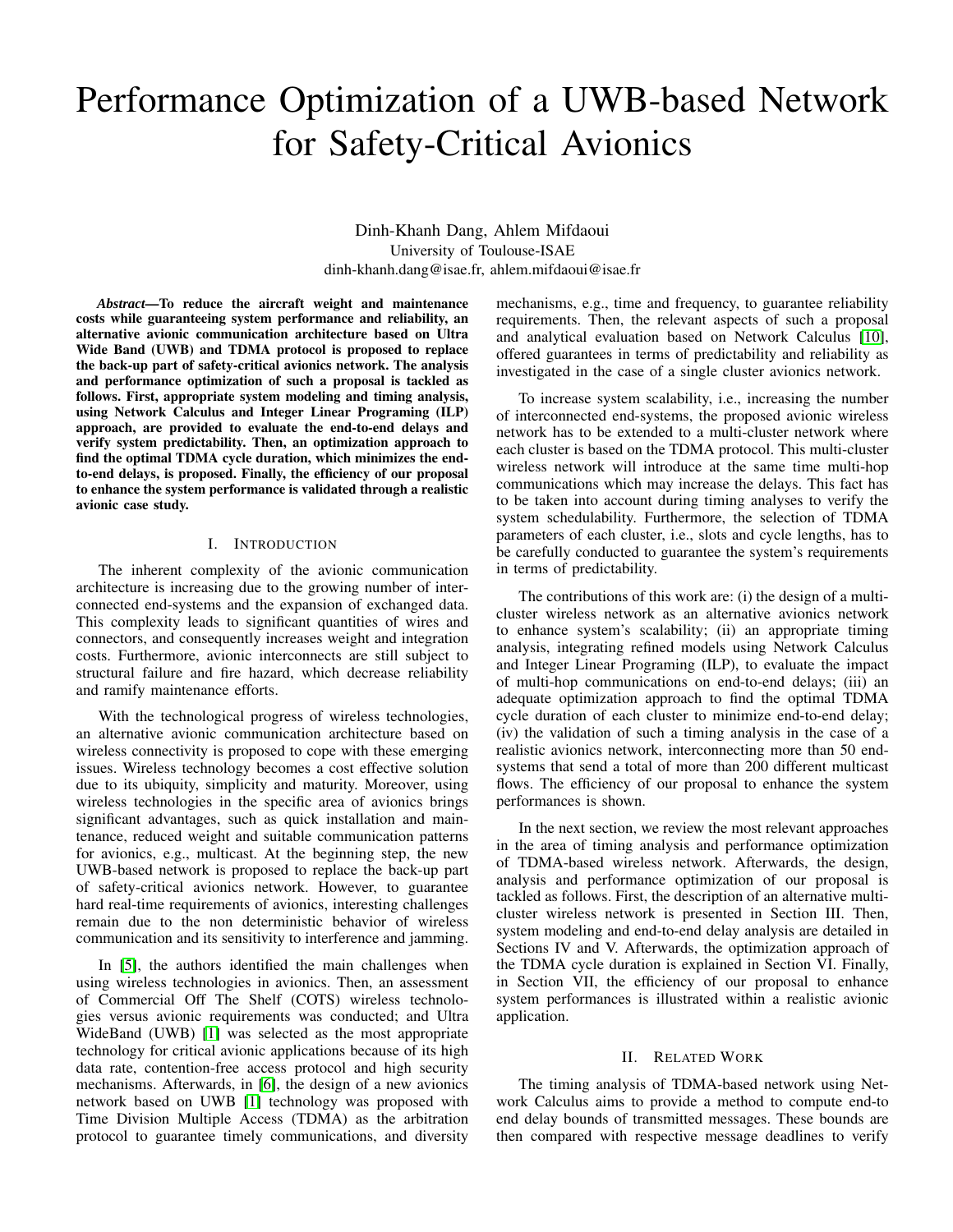system schedulability. The advantages of using the Network Calculus theory are mainly its high scalability in case of multihop communication and its adaptability to handle the different service policies.

In [\[8\]](#page-9-4) [\[9\]](#page-9-5), the authors applied Network Calculus to provide real-time guarantees for Wireless Sensor Networks (WSNs). The former work proposed an optimization approach to design a TDMA arbiter for generic sink-tree WSNs; whereas the latter focused on performance analysis of such networks considering the sink mobility. In [\[12\]](#page-9-6), the authors presented an approach to find the optimal cycle length as well as the minimum required bandwidth of a TDMA resource. These different approaches are based on a fluid flow model which may lead to optimistic end-to-end delays compared with a packet flow model, which is more appropriate to integrate the non-preemptive message transmission. Moreover, these were applied in the case of errorfree environments for a single TDMA-based cluster. Hence, these approaches are not directly applicable in our considered case.

In our previous work [\[6\]](#page-9-2), we proposed extended Network Calculus models to integrate the impact of non-preemption of message transmission under First In First Out (FIFO) and Fixed Priority (FP) policies, and transmission errors in the case of a single TDMA-based cluster. In this paper, we provide refined models based on Network Calculus and ILP, using the same idea introduced in [\[3\]](#page-9-7) for tandem networks under FIFO multiplexing. This refined model allows us to compute tighter end-to-end delay bounds in the case of a multi-cluster TDMAbased network. Furthermore, the optimization of the TDMA cycle duration of each cluster is proposed to minimize the endto-end delays. Finally, the efficiency of our proposed models to enhance system performances is validated through a realistic avionics network.

# III. UWB FOR SAFETY-CRITICAL AVIONICS

In this section, three items are defined: the topology of the proposed wireless backup network, the tuning process of the MAC layer to guarantee timely communications and the choice of adequate reliability mechanisms.

# *A. Hybrid Architecture UWB/ Switched Ethernet*

Avionics end-systems are concentrated in two avionics bays at the head of the aircraft, where the area of each avionics bay is less than a 6m-diameter circle. Our proposed architecture is based on clustering end-systems where each cluster is based on the UWB technology and a reserved band to avoid interference with the others. Hence, the achieved rate within each cluster in a range of 6 meters is about 200 Mbps. Furthermore, each cluster has a fully-connected topology which guarantees single hop intra-cluster communications.

The inter-cluster communication is handled by specific gateways where the communication patterns between gateways can be unicast, multicast or broadcast. A hybrid architecture based on a Full Duplex Switched Ethernet at 1Gbps to interconnect the clusters is proposed. An example of this architecture is shown in Fig. [1.](#page-2-0) A central switch is used to connect the gateways, and each gateway can immediately transmit its messages to the switch, to be then relayed to the final destination(s). Hence, this design allows high rate, deterministic and reliable communication. This hybrid architecture guarantees a high system scalability since additional avionics bays in the middle or in the back of the plane can be easily interconnected.

<span id="page-2-0"></span>

Figure 1: Example of Avionics Network with Hybrid Architecture

The gateways and the switch in this hybrid architecture have key functions. Each gateway has to convert the received UWB frames from any end-system in its associated cluster to Ethernet frames that will be transmitted to the Ethernet switch. Hence, to keep the end-to-end communication transparency, each gateway proceeds as follows. Each received UWB packet from an end-system in the associated cluster is encapsulated in an Ethernet frame (with respect to the minimal and maximal allowed sizes), and it is then transmitted to the Ethernet switch. Each received Ethernet frame from the Ethernet switch is decapsulated to extract the UWB packet to be then transmitted to the final destination. All frames are transmitted to the Ethernet switch following a FIFO policy.

The Ethernet Switch is an active device that identifies the destination port of an incoming packet and relays it to the specific port. If multiple packets have the same destination port, buffers are used to solve the problem of collision. This switch is a Store and Forward device that for safety reasons does not forward corrupted packets. FIFO is used to forward packets at the switch output port.

# *B. Tuning MAC protocol for Predictability Requirement*

The classic superframe format of the UWB may imply a long synchronization phase and long transmission delays, which are unsuitable for avionic applications with short deadlines ranging from 2 to 128 ms. Hence, slot allocation and the TDMA cycle duration must be carefully configured, since they must efficiently handle different types of traffic and guarantee different temporal constraints. The modified superframe, as shown in Fig. [2,](#page-3-0) is constructed based on the following assumptions: (i) since all generated messages are known a priori, the slot allocation mechanism is configured off-line and will be followed in a static manner by all end-systems during the network deployment; (ii) during each superframe, the allocated time slot for each end-system is fixed and has a defined duration that depends on its generated traffic. Hence, the time slots are not equally allocated to the different endsystems, and the number of slots during a superframe depends on the number of end-systems.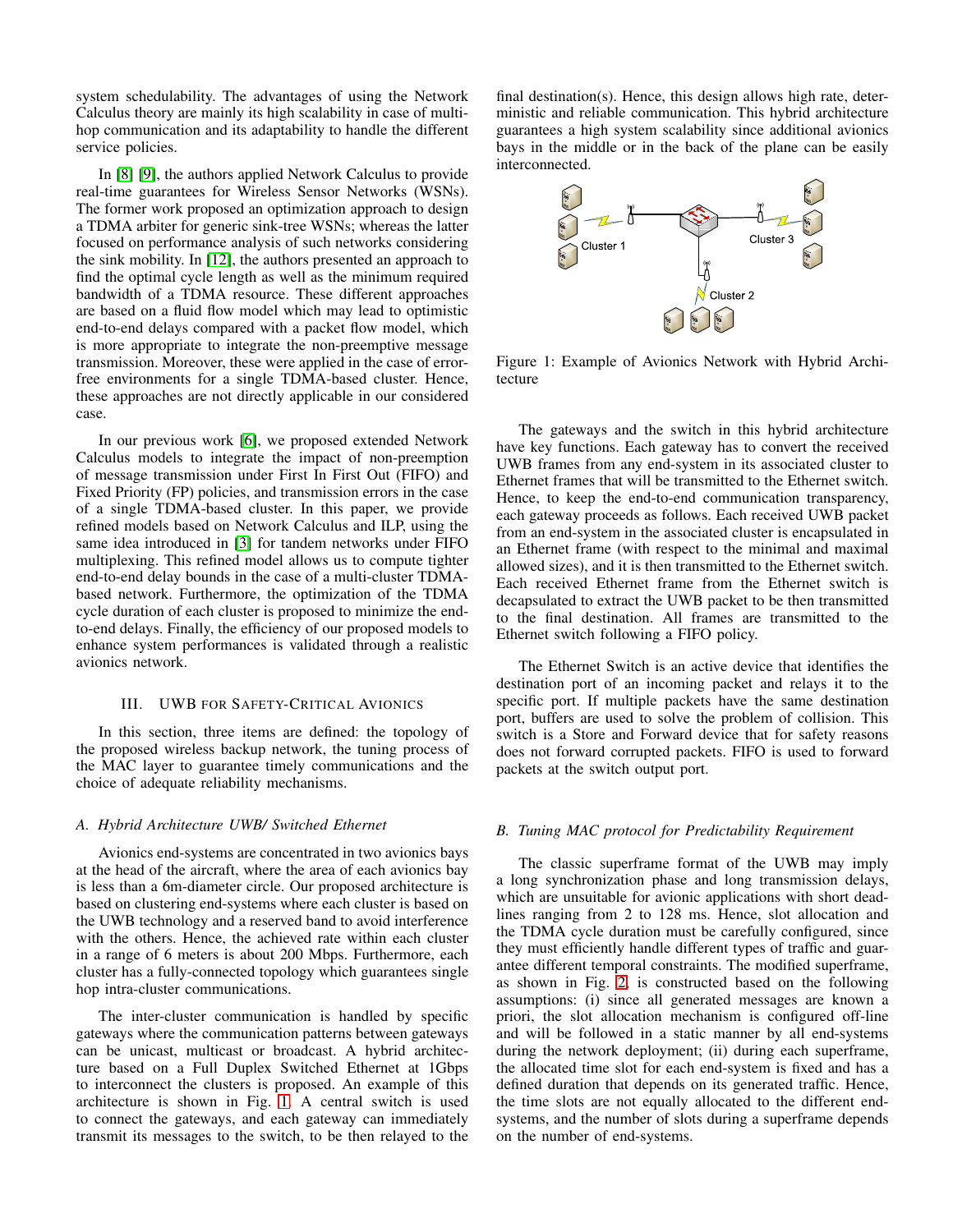<span id="page-3-0"></span>

Figure 2: Modified UWB Superframe

# <span id="page-3-3"></span>*C. Integrated Reliability Mechanisms*

To integrate the multicast communication pattern required by avionic applications, the classic reliability mechanisms based on retransmissions and acknowledgments are disabled. The required reliability is guaranteed due to time and frequency diversity mechanisms, which are more adequate in an avionics context because of good properties of UWB technology and low fade margins. Furthermore, to avoid interference and jamming risks, adequate electromagnetic shielding solutions have to be implemented. The geographical concentration of end-systems in a short range of 6 meters facilitates the isolation of the backup network by using various methods described in [\[11\]](#page-9-8), e.g., painting and lightweight anechoic chamber. Due to these different reliability mechanisms, bursty packet errors are avoided and the Packet Error Rate (PER) can be decreased to achieve the required level.

#### IV. SYSTEM MODELING

In this section, the system modeling to evaluate the upper bounds on end-to-end delay for intra-cluster and inter-cluster traffic, illustrated in Fig. [3,](#page-4-0) is detailed. First, we review the basic Network Calculus concepts and the sufficient schedulability test. Next, we explain the traffic model to define the input arrival curve of the traffic. Then, the refined models of end-systems and TDMA protocol using Network Calculus and ILP are detailed to obtain the corresponding service curves. Afterwards, the service curves of the gateways and the Ethernet switch are presented.

#### *A. Network Calculus Concepts*

The worst-case performance analysis of our proposed network in this paper is based on *Network Calculus* theory [\[10\]](#page-9-3), adapted to controlled traffic sources, and providing maximal bounds on delays and backlogs.

Delay bounds depend on the traffic arrival described by the so called *arrival curve*  $\alpha$ , and on the availability of the traversed node described by the so called minimum *simple or strict service curve*  $β$ . The definitions of these considered curves are explained as following.

**Definition 1.** *(Arrival Curve) a function* <sup>α</sup> *is an arrival curve for a data flow with an input cumulative function R, such that R*(*t*) *is the number of bits received until time t, iff:*

$$
\forall t, s \geq 0, s \leq t, R(t) - R(s) \leq \alpha(t - s)
$$

**Definition 2.** *(Simple service curve) The function* β *is the minimum simple service curve for a data flow with an input cumulative function R and output cumulative function R*<sup>∗</sup> *iff:*

$$
R^*\geq R\otimes\beta
$$

*where*  $(f \otimes g)(t) = \inf_{0 \le s \le t} \{f(t-s) + g(s)\}$ 

**Definition 3.** *(Strict service curve) The function* β *is the minimum* strict *service curve for a data flow with an input cumulative function R and output cumulative function R*<sup>∗</sup> *, if for any backlogged period*  $[s,t]^1$  $[s,t]^1$ ,  $R^*(t) - R^*(s) \ge \beta(t-s)$ .

The delay bound *D* is the maximum horizontal distance between  $\alpha$  and  $\beta$  called  $h(\alpha, \beta)$ ; whereas the backlog bound *B* is the maximum vertical distance called  $v(\alpha, \beta)$ . The output arrival curve  $\alpha^*$ , constrained by  $\alpha$  at the input and under a maximum delay *D*, where  $\alpha^*(t) = \alpha(t+D)$ .

Finally, in order to compute delay bounds of individual traffic flows, we need the residual service curve according to the following theorem.

<span id="page-3-2"></span>**Theorem 1.** *(Residual service curve - Blind Multiplex) [\[2\]](#page-9-9) let f*<sup>1</sup> *and f*<sup>2</sup> *be two flows crossing a server that offers a* strict *service curve*  $β$  *such that*  $f_1$  *is*  $α_1$ *-constrained, then the residual service curve offered to f<sub>2</sub> is:* 

$$
\beta_2=(\beta-\alpha_1)_\uparrow
$$

 $where f_{\uparrow}(t) = \max\{0, \sup_{0 \le s \le t} f(s)\}$ 

# *B. Sufficient Schedulability Test*

Using Network Calculus, an upper bound on end-to-end delay of each transmitted message  $m$ ,  $D_m^{eed}$ , is computed and then compared to its respective temporal deadline, *Dlm*. Hence, this schedulability test results in a sufficient but not necessary condition due to the pessimism introduced by the upper bounds. Nevertheless, we can still infer the traffic schedulability as follows:

∀*m* ∈ *messages*,

$$
D_m^{eed} \le Dl_m \Longrightarrow
$$
 The *messages* set is schedule

To compute upper bounds on end-to-end delays of transmitted messages using Network Calculus, we need to model each message flow to compute its maximum arrival curve, and the behavior of each crossed node. These models are detailed in the next sections.

# *C. Traffic Model*

To replace the current avionics backup network with the proposed UWB-based network, each data generated by an avionic application is encapsulated in an UWB frame, which defines the source and destination addresses. Afterwards, we consider that any aggregate traffic flow  $f_i^k$  generated by an end-system *k* consists of  $n_i$  periodic (or sporadic) subflows  $f_{i,j}^k$ , where  $1 \leq j \leq n_i$ , and belongs to a traffic class  $TC_i$ .  $TC_i$  is characterized by a tuple  $(T_i, D_l, L_i, e_i)$  for period (or minimum inter-arrival time for sporadic flow), deadline (equal to *T<sup>i</sup>* unless otherwise explicitly specified), frame size integrating the protocol overhead and delivery time (i.e.,  $e_i = L_i/B$  where *B* is the medium transmission capacity), respectively. The

<span id="page-3-1"></span><sup>&</sup>lt;sup>1</sup> [s,*t*] is called backlogged period if  $R(\tau) - R^*(\tau) > 0, \forall \tau \in ]s,t]$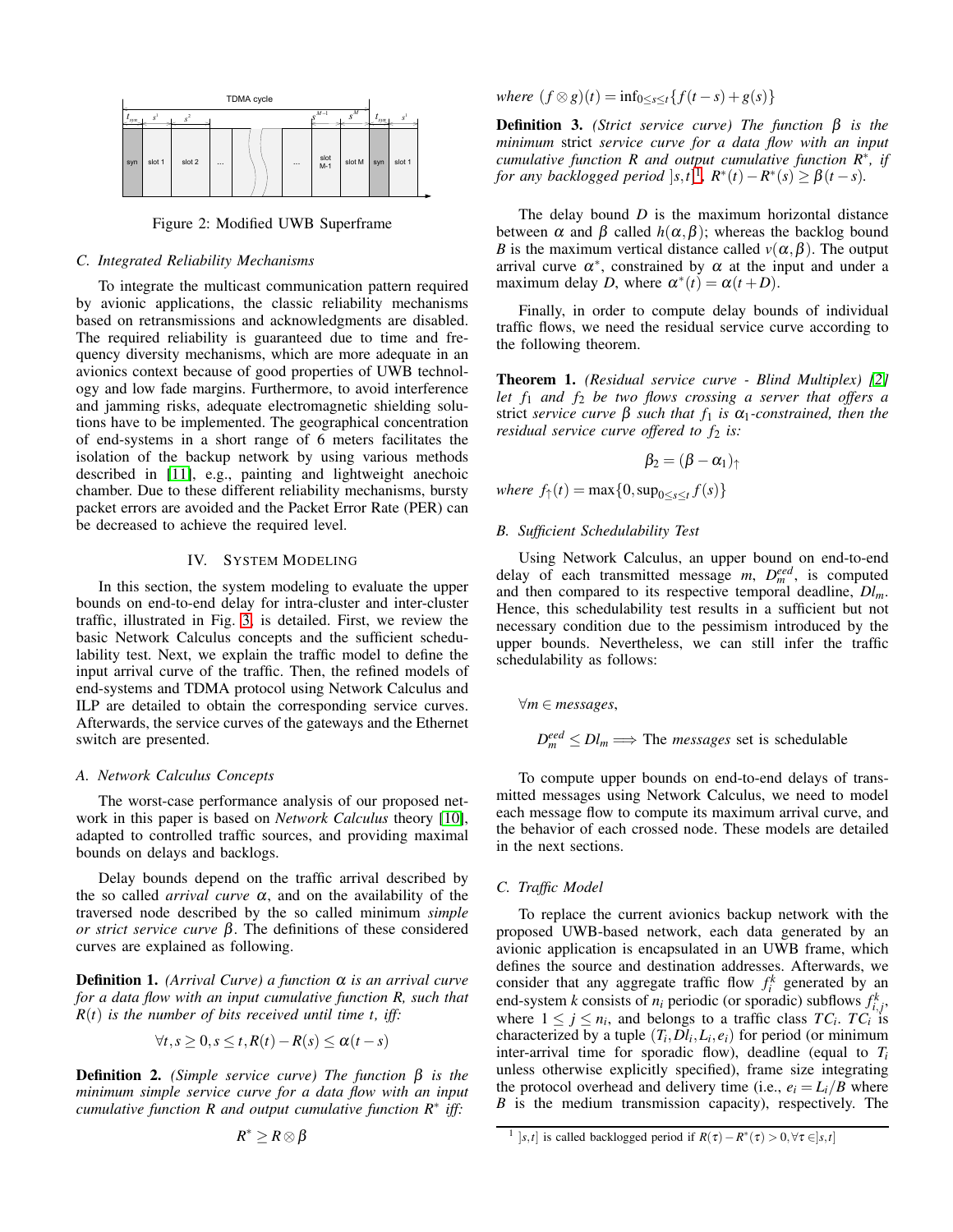<span id="page-4-0"></span>

Figure 3: Flow Paths

arrival curve of aggregate traffic flow  $f_i^k$ , based on a packetized model, is given by:

<span id="page-4-3"></span>
$$
\alpha_i^k(t) = \sum_{j=1}^{n_i} \alpha_{i,j}^k(t) = n_i L_i \lceil \frac{t}{T_i} \rceil \tag{1}
$$

# *D. Refined End-Systems and TDMA Protocol Models using ILP*

The considered end-systems generate messages independently and transmit their generated traffic flows on the shared medium based on the TDMA protocol under FIFO and FP policies. The classic service curve for a fluid flow model when a FIFO policy is implemented in end-system *k* has the following analytical expression:

$$
\beta_{c,s^k}(t) = B \max\left(\left\lfloor\frac{t}{c}\right\rfloor s^k, t - \left\lceil\frac{t}{c}\right\rceil (c - s^k)\right), \forall t \ge 0 \tag{2}
$$

where  $B$  is the medium transmission capacity,  $c$  is the TDMA cycle duration and  $s^k$  is the allocated slot to end-system  $k$ .

The main idea is based on the fact that an end-system *k* with a time slot  $s^k$  may not have access to the shared network during at maximum  $c - s^k$ . After this maximum duration, the end-system has exclusive access to the medium during its time slot  $s^k$  to transmit with medium transmission capacity  $B$ . When considering FP policy, each traffic flow will be transmitted before all lower priority flows and after all higher priority flows. Consider  $\tilde{N}$  aggregate traffic flows  $f_1^k, \ldots, f_N^k$  where  $f_i^k$ has higher priority than  $f_j^k$  if  $i < j$ . The residual service curve offered to traffic flow  $f_i^k$ , using Theorem [1](#page-3-2) in Network Calculus, has the following analytical expression:

$$
\beta_i^k(t) = (\beta_{c,s^k}^k(t) - \sum_{j=1}^{i-1} \alpha_j^k(t))_{\uparrow}
$$
 (3)

In [\[6\]](#page-9-2), we proposed extended Network Calculus models to integrate the impact of non-preemption of message transmission under FIFO and FP policies. The associated service curves

are explicitly defined in Theorems [2](#page-4-1) and [3,](#page-4-2) respectively. The detailed proofs of these theorems are given in [\[4\]](#page-9-10).

<span id="page-4-1"></span>**Theorem 2.** *Consider an end-system k having a lower bound of offered time slot s k , generating N traffic flows where*  $e_{max} = \max_{1 \leq i \leq N} e_i$  and  $e_{min} = \min_{1 \leq i \leq N} e_i$ , and implementing a FIFO *policy. The offered* strict *service curve when considering nonpreemptive message transmission is:*

$$
\overline{\beta^k}(t) = \beta_{c,\overline{s^k}}(t - WT^k + (c - \overline{s^k})), \forall t \ge 0
$$

 $WT^k = e_{max} + c - s^k,$ 

*where*

*and*

$$
\overline{s^k} = \begin{cases} \n\frac{s^k}{e} e & \text{if } e_{max} = e_{min} = e \\ \n\max\{s^k - e_{max}, e_{min}\} & \text{Otherwise} \n\end{cases}
$$

<span id="page-4-2"></span>**Theorem 3.** *Consider an aggregate traffic flow*  $f_{\leq i}^k$ , *including traffic flows*  $f_1^k$ *...,* $f_i^k$  *with priorities higher or equal to i where*  $e^{\frac{1}{2} \leq j \leq i}_{max} = \max_{1 \leq j \leq i} e_j$  *and*  $e^{\frac{1}{2} \leq j \leq i}_{min} = \min_{1 \leq j \leq i} e_j$ *, and having a lower bound of offered TDMA time slot*  $s_{\leq i}^k$ , *transmitted by the endsystem* k *implementing FP policy. The* strict *service curve guaranteed to f <sup>k</sup>* <sup>≤</sup>*<sup>i</sup> when considering non-preemption feature is:*

$$
\overline{\beta_{\leq i}^k(t)} = \beta_{c,\overline{s_{\leq i}^k}}(t - WT_{\leq i}^k + (c - \overline{s_{\leq i}^k})), \forall t \geq 0 \tag{4}
$$

*where*

$$
WT_{\leq i}^k = \min(e_{\text{max}}^{i < j \leq N} + e_{\text{max}}^{1 \leq j \leq i} + c - s^k, c)
$$

*and*

$$
\overline{s_{\leq i}^k} = \begin{cases}\n\lfloor \frac{s^k}{e} \rfloor e & \text{if } e_{\text{max}}^{\lfloor \leq j \leq i \rfloor} = e_{\text{min}}^{\lfloor \leq j \leq i \rfloor} = e_{\text{max}}^{\lfloor \leq j \leq i \rfloor} \\
\max(e_{\text{min}}^{\lfloor \leq j \leq i \rfloor}, s^k - e_{\text{max}}^{\lfloor \leq j \leq i \rfloor}) & \text{Otherwise}\n\end{cases}
$$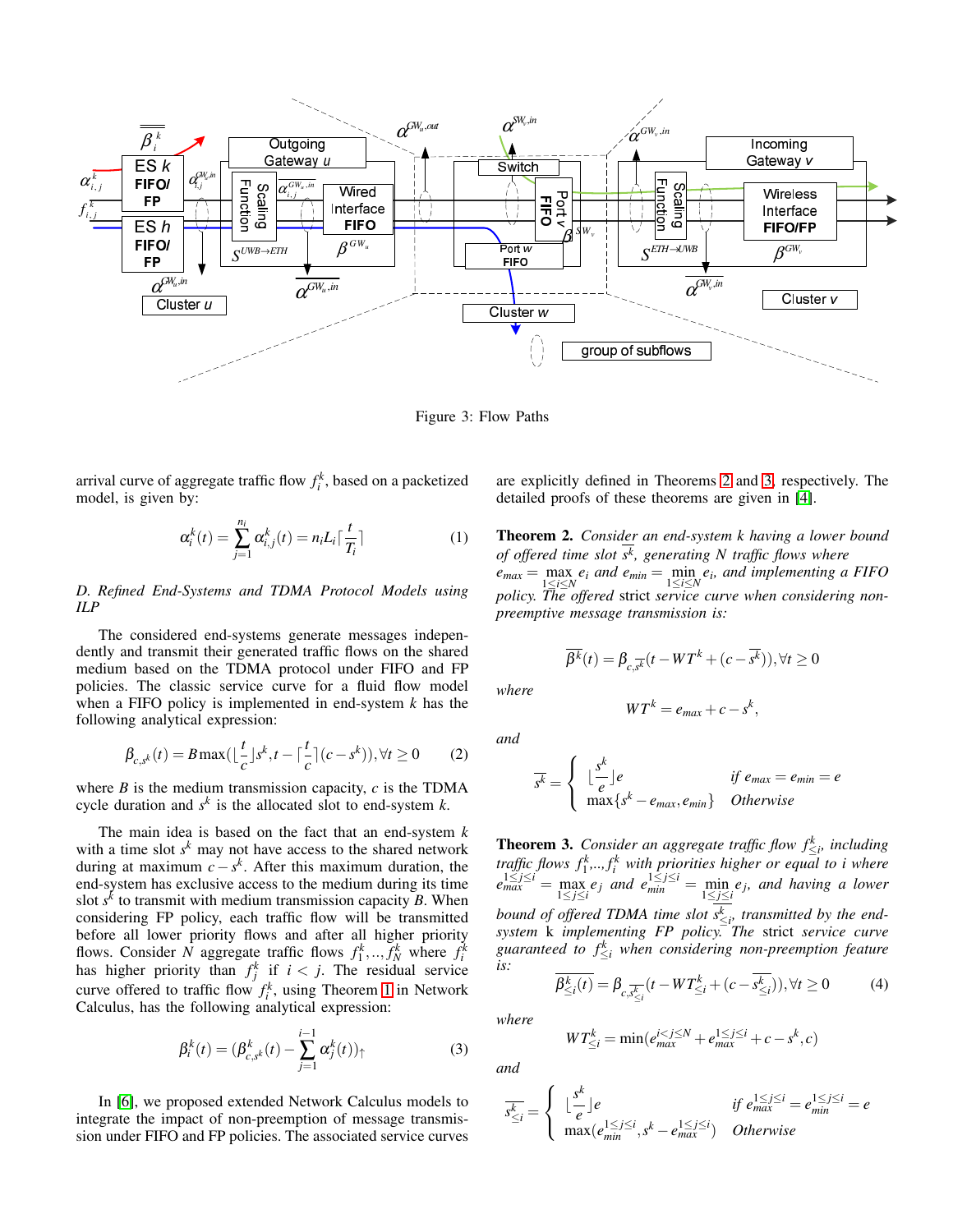Using Theorems [1](#page-3-2) and [3,](#page-4-2) the residual service curve offered to the aggregate flow  $f_i^k$  is:

$$
\overline{\beta_i^k}(t) = (\beta_{c,\overline{s_{\leq i}^k}}(t - WT_{\leq i}^k + (c - \overline{s_{\leq i}^k})) - \sum_{j=1}^{i-1} \alpha_j^k(t))_{\uparrow} \tag{5}
$$

To compute tighter upper bounds on delay, we refine in this paper these service curves under the different policies based on ILP. First, analytical formulations of the optimization problems corresponding to the service policies are detailed. Then, the obtained parameters are integrated in the refined service curves.

For an end-system *k* generating *N* aggregate traffic flows, we consider  $x_i$  as the number of aggregate traffic flows that can be transmitted within a slot  $s^k$ . The respective ILP problem is as follows:

<span id="page-5-0"></span>minimize

$$
\overline{\overline{s^k}} = \sum_{i=1}^{N} x_i * e_i
$$
 (6)  
subject to:

$$
\sum_{i=1}^{N} x_i * e_i \leq s^k
$$
 (6a)  

$$
s^k - (\sum_{i=1}^{N} x_i * e_i) < e_{max}
$$
 (6b)  

$$
x_i \in \mathbb{N}, 1 \leq i \leq N
$$
 (6c)

where

- the objective is to minimize the offered TDMA time slot, and consequently maximize the remaining time and cover the worst-case scenario;
- constraint (6a) guarantees that the offered TDMA time slot  $s^k$  is smaller than the allocated TDMA time slot *s k* ;
- constraint (6b) guarantees that the remaining time with the minimum offered TDMA time slot is smaller than the maximum message delivery time *emax*;
- constraint (6c) guarantees that the number of transmitted messages  $x_i$  of each traffic flow  $f_i^k$  is a nonnegative integer.

The minimum $_{\text{eff}}$  results from this ILP problem,  $s^k$ , is then integrated in the extended service curve defined in Th. [2](#page-4-1) to obtain the refined service curve model, detailed in the following corollary.

<span id="page-5-2"></span>**Corollary 1.** *Consider an end-system k having the minimum offered TDMA time slot s k . A refined strict service curve guaranteed on TDMA-based network under FIFO multiplexing is*

$$
\overline{\overline{\beta^k}}(t) = \beta_{c,\overline{s^k}}(t - WT^k + (c - \overline{\overline{s^k}}))
$$
\n(7)

This ILP formulation can be easily extended under a FP policy. To find the minimum offered TDMA time slot  $s^k_{\leq i}$  of the aggregate flow  $f_{\leq i}^k$ , we need to consider only the subset of aggregate traffic flows  $\{f_1^k, f_2^k, ..., f_i^k\}$  instead of all traffic flows *N* in the ILP problem formulation [\(6\)](#page-5-0). The obtained

minimum offered slot  $s^k_{\leq i}$  is then integrated in the extended service curve defined in Theorem [3](#page-4-2) to obtain the refined service curve, detailed in the following corollary.

**Corollary 2.** *Consider an aggregate flow*  $f_{\leq i}^k$  *having the minimum offered TDMA time slot s k* ≤*i . A refined strict service curve guaranteed on TDMA-based network under FP multiplexing is*

<span id="page-5-1"></span>
$$
\overline{\overline{\beta_{\leq i}^k}}(t) = \beta_{\overline{c,\overline{\beta_{\leq i}^k}}}(t - WT_{\leq i}^k + (c - \overline{\overline{s_{\leq i}^k}}))
$$
(8)

Using Theorem [1](#page-3-2) and Corollary [2,](#page-5-1) a refined service curve for the aggregate flow  $f_i^k$  is given by:

<span id="page-5-3"></span>
$$
\overline{\overline{\beta_i^k}}(t) = (\overline{\overline{\beta_{\leq i}^k}}(t) - \sum_{j=1}^{i-1} \alpha_j^k(t))_{\uparrow}
$$
 (9)

The optimization problem can be seen as a bin-packing problem which is known to be NP-hard. However, from a practical point of view, if the number of traffic flows is not too large  $(< 100)$ , we can solve this optimization problem efficiently in a short time.

The delay bounds imposed by the end-system *k* to each subflow  $f_{i,j}^k$  belonging to the aggregate traffic flow  $f_i^k$ , can be computed as the maximum horizontal distance between the associated arrival curve and the minimum service curve guaranteed by each end-system under FIFO or FP, and they are defined as following:

• with FIFO policy, using Eqs. [1](#page-4-3) and [7,](#page-5-2)  $\forall f_{i,j}^k$ 

$$
D_{i,j}^{ES_k} = h(\alpha^k, \overline{\overline{\beta^k}}) \text{ where } \alpha^k(t) = \sum_{i=1}^N \alpha_i^k(t) \qquad (10)
$$

• with FP policy, using Eqs. [1](#page-4-3) and [9,](#page-5-3)  $\forall f_{i,j}^k$ 

<span id="page-5-5"></span><span id="page-5-4"></span>
$$
D_{i,j}^{ES_k} = h(\alpha_i^k, \overline{\overline{\beta_i^k}})
$$
\n(11)

# *E. Outgoing Gateway Model*

The outgoing gateway associated with cluster *u* performs two tasks: (i) encapsulate the UWB frame into the Giga Ethernet frame, (ii) perform the FIFO scheduling for the encapsulated Ethernet frames and forward them to the Gigabit Ethernet switch.

First, the arrival curve at the input of this gateway is the sum of output arrival curves of subflows in  $S_{GW_u}$ , which is the set of all subflows generated by any end-system *k* in cluster  $u$  and transmitted to the outgoing gateway  $GW_u$ ; and it is as follows:

<span id="page-5-6"></span>
$$
\alpha^{GW_u, in}(t) = \min \{ \sum_{f_{i,j}^k \in S_{GW_u}} \alpha_{i,j}^{GW_u, in}(t), Bt \}
$$

$$
= \min \{ \sum_{f_{i,j}^k \in S_{GW_u}} \alpha_{i,j}^{ES_k, out}(t), Bt \}
$$
(12)

where  $B$  is the maximum transmission capacity of the wireless link, and  $\alpha_{i,i}^{ES_k,out}$ link, and  $\alpha_{i,j}^{ES_k,out}$  is the arrival curve of the subflow  $f_{i,j}^k$  at the output of the end-system *k*. This latter is defined as  $\alpha_1^{ES_k,out}$  $\frac{ES_k,out}{E_k}$  (*t*) =  $\alpha_{i,j}^k(t+D_{i,j}^{ES_k})$  using Eqs. [1,](#page-4-3) [10](#page-5-4) and [11.](#page-5-5)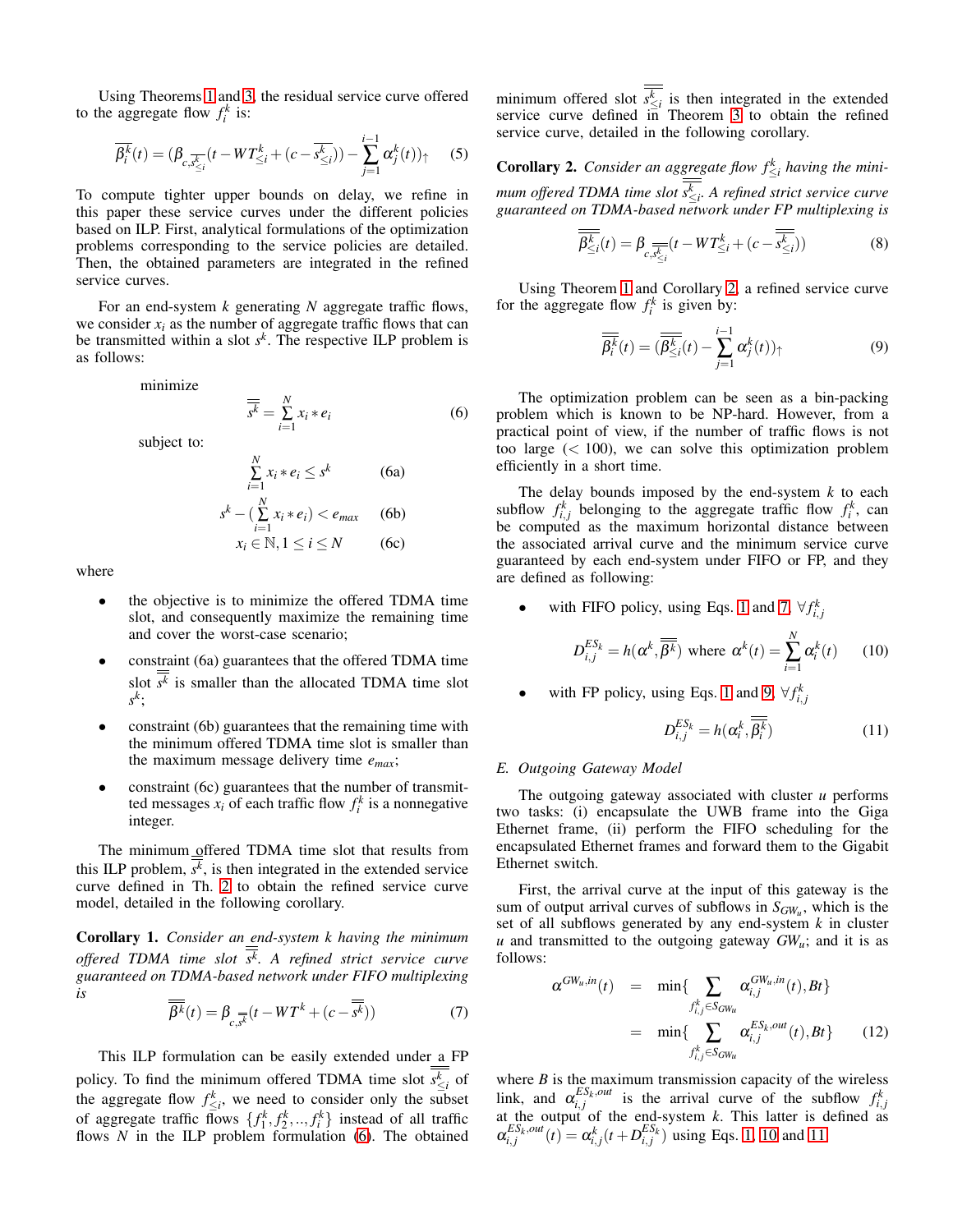Then, each received UWB packet from cluster *u* at the outgoing gateway *GW<sup>u</sup>* is encapsulated in an Ethernet frame. Consequently, the amount of input traffic is scaled and then transmitted to the wired interface of  $GW<sub>u</sub>$ . To model this function, we use the concept of an upper scaling curve, defined in [\[7\]](#page-9-11), which is a wide sense increasing function,  $\overline{S}$ , that maps any amount of data *a* to  $\overline{S}(a)$ . It is easy to verify that the corresponding scaling curve of any subflow  $f_{i,j}^k$  is:

$$
\overline{S_{i,j}^{GW_u,k}}(a) = \frac{L_i^{ETH}}{L_i^{UWB}}a\tag{13}
$$

where  $L_i^{ETH}$  and  $L_i^{UWB}$  are the lengths of Ethernet and UWB frames of  $f_{i,j}^k$ , respectively. Hence, the input arrival curve at the wired interface of the outgoing gateway *GWu*, after the scaling process and using Eqs. [12](#page-5-6) and [13,](#page-6-0) is:

<span id="page-6-1"></span>
$$
\overline{\alpha^{GW_u, in}}(t) = \min \{ \sum_{\substack{f_{i,j}^k \in S_{GW_u} \\ f_{i,j}^k \in S_{GW_u}}} \overline{\alpha_{i,j}^{GW_u, in}}(t)), B^S t \}
$$
\n
$$
= \min \{ \sum_{f_{i,j}^k \in S_{GW_u}} \overline{S_{i,j}^{GW_u, k}}(\alpha_{i,j}^{ES_k,out}(t)), B^S t \} (14)
$$

where

<span id="page-6-2"></span>
$$
B^{S} = \max_{i} \frac{L_{i}^{ETH}}{L_{i}^{UWB}} B \tag{15}
$$

On the other hand, the service curve offered by the gateway *GWu*, implementing FIFO is:

$$
\beta^{GW_u}(t) = Ct - \max_{f_{i,j}^k \in S_{GW_u}} L_i^{ETH} \tag{16}
$$

where *C* is the transmission capacity of the Ethernet switch.

Hence, the delay bound imposed by the gateway *GW<sup>u</sup>* to any subflow  $f_{i,j}^k \in S_{GW_u}$ , based on Eqs. [14](#page-6-1) and [16,](#page-6-2) is:

$$
D_{i,j}^{GW_u,k} = D^{GW_u} = h(\overline{\alpha^{GW_u, in}}, \beta^{GW_u})
$$
\n(17)

#### *F. Switch Model*

The Giga Ethernet switch will forward incoming packets from the different outgoing gateways to the corresponding output port of the switch according to FIFO. The input arrival curve of the output port of the switch, associated with the incoming gateway *GW<sup>v</sup>* of cluster *v*, is the sum of output arrival curves of subflows in *SSW<sup>v</sup>* , which is the set of all subflows transmitted by any outgoing gateway *GW<sup>u</sup>* to the output port of the switch associated with incoming gateway *GW<sup>v</sup>* of cluster *v*, and it is as follows:

<span id="page-6-4"></span>
$$
\alpha^{SW_v,in}(t) = \sum_{f_{i,j}^k \in S_{SW_v}} \alpha_{i,j}^{GW_u,out}(t)
$$
\n(18)

where  $\alpha_{i,j}^{GW_u, out}(t) = \alpha_{i,j}^{GW_u, in}(t + D_{i,j}^{GW_u,k})$ , using Eqs. [14](#page-6-1) and [17.](#page-6-3)

The service curve of output port  $SW<sub>v</sub>$  of the switch offered to this input traffic, under FIFO, is:

<span id="page-6-5"></span>
$$
\beta^{SW_v}(t) = Ct - \max_{f_{i,j}^k \in S_{SW_v}} L_i^{ETH}
$$
\n(19)

where *C* is the transmission capacity of the Ethernet switch.

Hence, the delay bound imposed by output port *SW<sup>v</sup>* of the switch to any subflow  $f_{i,j}^k \in S_{SW_v}$ , using Eqs. [18](#page-6-4) and [19,](#page-6-5) is as follows:

<span id="page-6-6"></span>
$$
D_{i,j}^{SW_v,k} = D^{SW_v} = h(\alpha^{SW_v,in}, \beta^{SW_v})
$$
 (20)

#### *G. Incoming Gateway Model*

<span id="page-6-0"></span>Incoming gateway *GW<sup>v</sup>* associated with cluster *v* decapsulates any received Ethernet frame to obtain the original UWB frame, the gateway then transmits the obtained frames according to the TDMA protocol under FIFO or FP policies, as any end-system in cluster *v*. The input arrival curve at *GW<sup>v</sup>* is the sum of output arrival curves of subflows in  $S_{SW_v}$ , and it is as follows by using Eqs. [18](#page-6-4) and [20:](#page-6-6)

<span id="page-6-7"></span>
$$
\alpha^{GW_v,in}(t) = \min\{\sum_{f_{i,j}^k \in S_{SW_v}} \alpha_{i,j}^{SW_v,out}(t), Ct\}
$$
  
= 
$$
\min\{\alpha^{SW_v,out}(t), Ct\}
$$
  
= 
$$
\min\{\alpha^{SW_v,in}(t+D^{SW_v})(Ct)\}
$$
 (21)

As the outgoing gateway, the amount of input traffic is scaled and then transmitted to the wireless interface of *GWv*. Consequently, the corresponding scaling curve of any subflow  $f_{i,j}^k$  is:

$$
\overline{S_{i,j}^{GW_v,k}}(a) = \frac{L_i^{UWB}}{L_i^{ETH}}a
$$
\n(22)

Hence, the input arrival curve at the wireless interface of the incoming gateway *GW<sup>v</sup>* after the scaling process, using Eq. [21,](#page-6-7) is:

<span id="page-6-8"></span>
$$
\overline{\alpha^{GW_v, in}}(t) = \min \{ \sum_{f_{i,j}^k \in S_{SW_v}} \overline{\alpha_{i,j}^{GW_v, in}}(t)), C^S t \}
$$
\n
$$
= \min \{ \sum_{f_{i,j}^k \in S_{SW_v}} \overline{S_{i,j}^{GW_v, k}}(\alpha_{i,j}^{SW_v, out}(t)), C^S t \} (23)
$$

<span id="page-6-3"></span>where  $C^S$  is the scaling switch capacity and given by:

<span id="page-6-9"></span>
$$
C^{S} = \max_{i} \frac{L_{i}^{UWB}}{L_{i}^{ETH}}C
$$
 (24)

Similarly, the input arrival curve of traffic class *TC<sup>i</sup>* at the wireless interface of the incoming gateway *GW<sup>v</sup>* after the scaling process is given by:

$$
\overline{\alpha_i^{GW_v, in}}(t) = \min\{\sum_{f_{i,j}^k \in S_{SW_u,i}} \overline{S_{i,j}^{GW_v,k}}(\alpha_{i,j}^{SW_v,out}(t)), C_i^S t\}
$$
 (25)

where  $C_i^S = \frac{L_i^{UWB}}{I^{ETH}}$  $\frac{L_i}{L_i^{ETH}}C$  and  $S_{SW_u,i}$  is the set of all subflows in  $S_{SW_u}$  and belonging to  $TC_i$ .

Therefore, the delay bound imposed by the incoming gateway  $GW_v$  to any subflow  $f_{i,j}^k \in \mathcal{S}_{SW_v}$  is as follows:

Under FIFO, using Corollary [1](#page-5-2) and Eq. [23,](#page-6-8)

<span id="page-6-11"></span><span id="page-6-10"></span>
$$
D_{i,j}^{GW_v,k} = D^{GW_v} = h(\overline{\alpha^{GW_v,in}}, \overline{\overline{\beta^{GW_v}}})
$$
 (26)

Under FP, using Corollary [2](#page-5-1) and Eqs. [9](#page-5-3) and [25,](#page-6-9)

$$
D_{i,j}^{GW_v,k} = D_i^{GW_v} = h(\overline{\alpha_i^{GW_v,in}}, \overline{\overline{\beta_i^{GW_v}}})
$$
 (27)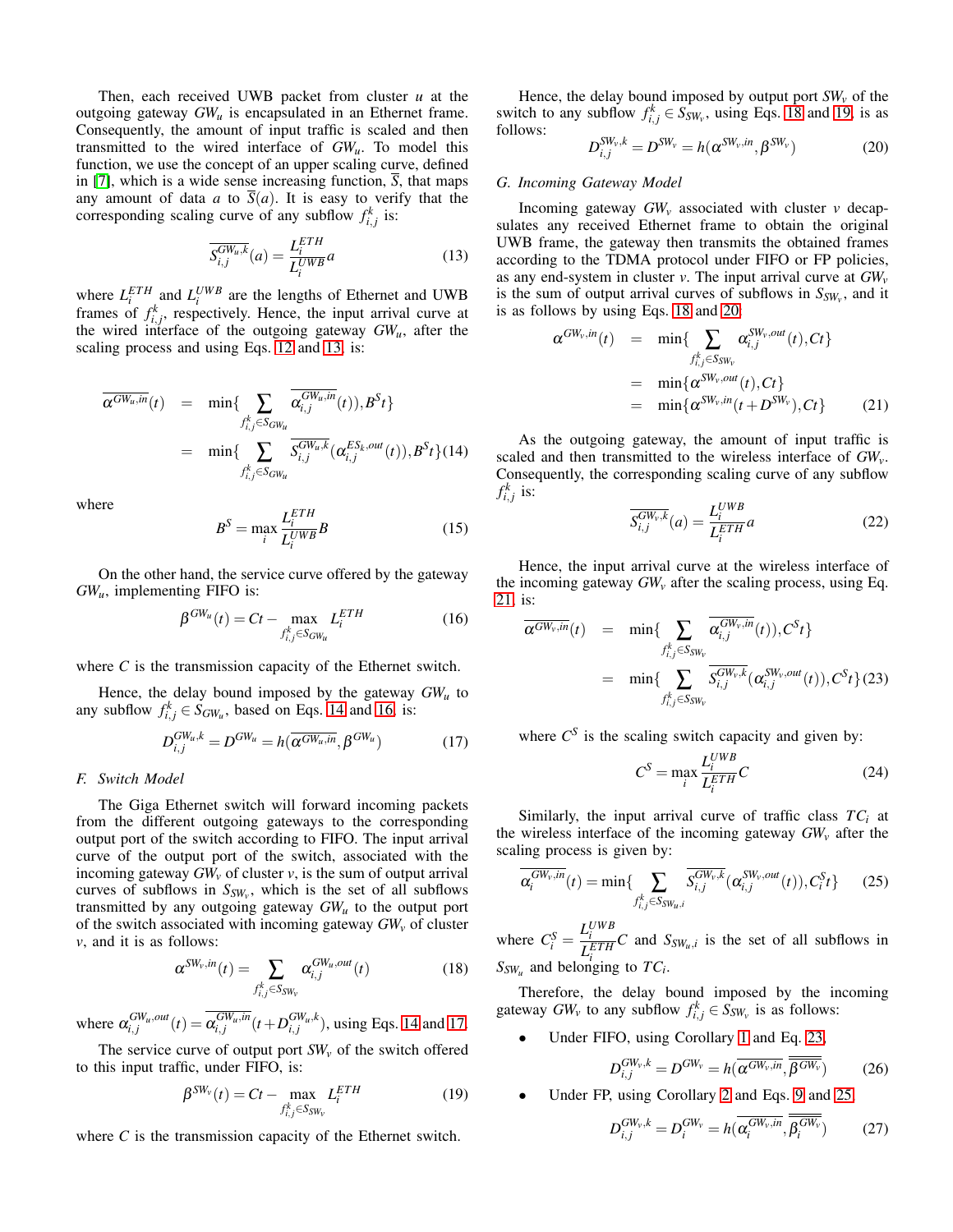# V. UPPER BOUNDS ON END-TO-END DELAYS

In this section, we detail the end-to-end delay bounds of intra-cluster and inter-cluster traffic by integrating the effect of the reliability mechanisms. Then, some numerical results are illustrated to show the impact of the refined models on delays, with reference to the extended models detailed in [\[6\]](#page-9-2)

#### *A. Impact of Reliability Mechanisms*

As described in Section [III-C,](#page-3-3) to guarantee the required PER level of avionic applications, *PERL*, we consider time and frequency diversity mechanisms to enhance the offered PER of UWB technology, *PERUW B*. To conduct timing analysis of such a network, we need to integrate the impact of reliability mechanisms which certainly will increase the offered reliability level but at the same time increase the end-to-end delay bounds.

We consider  $\eta_f$  the number of frequency channels due to frequency diversity mechanism, and  $\eta_t$  the number of packet transmissions on each frequency channel due to a time diversity mechanism. Consequently, if the two diversity mechanisms are combined, then each message is transmitted  $\eta_f \times \eta_t$  times. Hence, the offered PER of such a network is equal to  $PER_{UWB}^{\eta_f \times \eta_t}$ , and the avionic reliability requirement is guaranteed if the following condition is verified:

$$
PER_{UWB}^{\eta_f \times \eta_t} \le PER_L \tag{28}
$$

Hence, the following conditions has to be verified:

$$
\eta_t \ge \lceil \frac{log_{PER_{UWB}}(PER_L)}{\eta_f} \rceil \tag{29}
$$

Increasing the number of transmissions of the same message leads to increasing the quantity of traffic generated by each end-system and consequently the associated maximum arrival curve. The decorrelated  $\eta_f$  frequency channels can be modeled as  $\eta_f$  redundant wireless links, and on each considered wireless link there are  $\eta_t$  copies of the same generated message by any end-system.

#### *B. Computing End-to-End Delay Bounds*

To integrate the impact of reliability mechanisms, the delay bounds imposed by the end-system *k*, computed in Eq. [10](#page-5-4) and [11,](#page-5-5) are updated as following.

• with FIFO policy,  $\forall f_{i,j}^k$ 

$$
D_{i,j}^{ES_k} = h(\eta_t. \alpha^k, \overline{\overline{\beta^k}})
$$
\n(30)

• with FP policy,  $\forall f_{i,j}^k$ 

$$
D_{i,j}^{ES_k} = h(\eta_t. \alpha_i^k, \overline{\beta_i^k})
$$
\n(31)

Similarly, the delay bounds for incoming gateway *v* in Eqs [26,](#page-6-10) [27](#page-6-11) have to be updated by considering  $\eta_t$  copies of each forwarded packet.

The delay bounds in outgoing gateway *v* and switch are not affected by the diversity techniques because only one correct copy of each packet will be forwarded. Hence, the end-to-end

delay bounds for intra-cluster and inter-cluster traffic are as follows:

• for intra-cluster traffic, for any aggregate flow  $f_i^k$  in cluster *u*:

<span id="page-7-2"></span><span id="page-7-1"></span>
$$
D_i^{eed} = D_i^u = \max_{\forall j_{i,j}^k} D_{i,j}^{ES_k}
$$
(32)

• for inter-cluster traffic, for any aggregate flow  $f_i^k$ transmitted from cluster *u* to cluster *v*:

$$
D_i^{eed} = \max_{\forall (u,v)} D_i^{u \to v} = D_i^u + D^{GW_u} + D^{SW_v} + D_i^{GW_v}
$$
 (33)

# *C. Numerical Results*

We consider an example avionics cluster supporting 10 end-systems and two traffic classes  $TC_1, TC_2$  with deadlines 8ms and 16ms, respectively. We fix the  $PER = 10^{-3}$  and increase the bandwidth utilization of the network. The end-to end delays are computed under FIFO and FP, using extended and refined models proposed in [\[6\]](#page-9-2) and in this paper, respectively. Results are illustrated in Figs. [4](#page-7-0) and [5,](#page-8-0) respectively. The results show the enhancement of the delay bounds obtained with the refined models using ILP, compared with the extended models. Particularly, under FIFO, for  $n_f = 2$  and a bandwidth utilization 19%, the extended model leads to delay bounds greater than the shortest deadline (8ms) and consequently cannot guarantee the system schedulability, unlike the refined model. Furthermore, we have the same result under FP for  $TC_2$  when  $n_f = 4$  and the bandwidth utilization is 57%. It is worth to note that the delay bounds for  $TC_1$  are the same with extended and refined models due to  $\overline{s_{\leq 1}^k} = \overline{s_{\leq 1}^k} = \lfloor \frac{s^k}{s} \rfloor$  $\frac{e}{e_1}$  *e*<sub>1</sub>∀*k*. These results show the importance of the used model to verify the system schedulability, and the interest of using refined

model to improve system schedulability compared with the extended one.

<span id="page-7-0"></span>

Figure 4: Extended vs Refined models delay bounds under **FIFO** 

#### VI. OPTIMAL TDMA CYCLE LENGTH

In this section, we present the problem formulation to find the optimal cycle duration which minimizes the delays. Then, the optimization approach to solve the problem is detailed.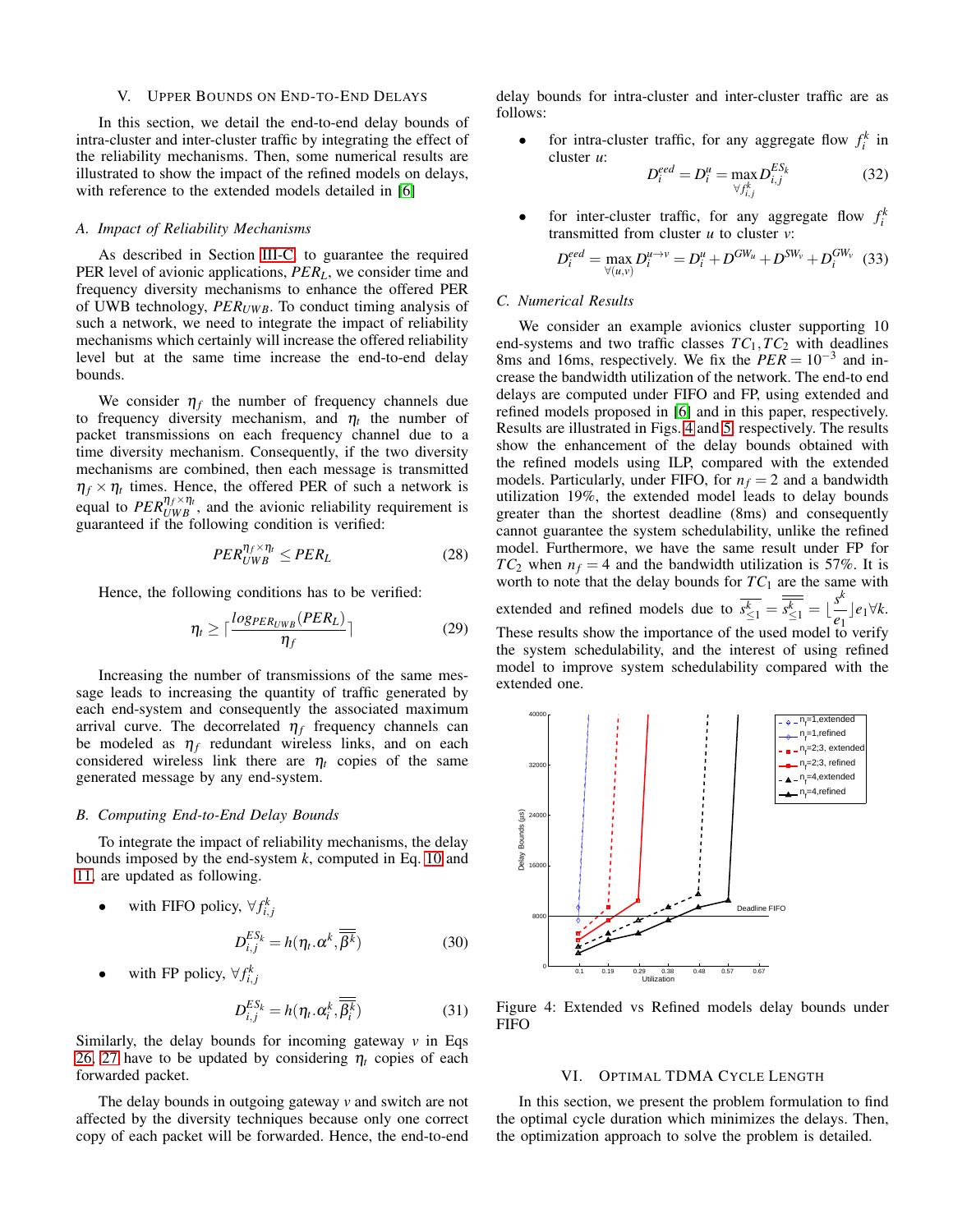<span id="page-8-0"></span>

Figure 5: Extended vs Refined models delay bounds for *TC*<sup>2</sup> under FP

#### *A. Problem Formulation*

The aim is to find the optimal TDMA cycle duration and slot allocation for the different avionic clusters to guarantee the system schedulability, and to minimize the upper bounds on delays of each traffic flow. We can formulate the optimization problem, using Eqs. [32](#page-7-1) and [33,](#page-7-2) as follows:

minimize  
\n
$$
\sum_{\forall u, (c^u, s^{1,u}, s^{2,u}, ..., s^{M,u})} D_i^{eed}, \forall i = 1, 2, ..., N
$$
\nsubject to  
\n
$$
D_i^{eed} \le Dl_i, i = 1, ..., N.
$$
\n(34)

This is a non-linear multi-criteria optimization problem in the general case. Therefore, to simplify this problem, we will transform it to a mono-criteria optimization problem. Under FIFO, we consider as an objective function

$$
D = \max_{i} D_i^{eed} \tag{35}
$$

However, under FP, we allocate a weight *w<sup>i</sup>* to each criteria to have as an objective function:

$$
D = \sum_{i=1}^{N} w_i D_i^{eed}
$$
 (36)

where  $w_i = \frac{1}{D^i}$  $\frac{1}{Dl_i}$  which guarantees that if  $Dl_i < Dl_j$ , then  $w_i >$ *wj* .

To solve this problem, we reduce the number of variables by using the *traffic proportional slot sizing* (TPSS) as [\[8\]](#page-9-4) for slot allocation, i.e., to allocate to each end-system a slot proportional to its generated rate. Hence, the only variable to optimize is the cycle duration  $c^u$  for each cluster  $u$ . The optimization is then reformulated as follows:

$$
\begin{array}{ll}\text{minimize} & D\\ \forall u, c^u\\ \text{subject to} & D_i^{eed} \le Dl_i, \forall 1 \le i \le N \end{array} \tag{37}
$$

# <span id="page-8-3"></span>*B. Optimization Algorithm*

The following algorithm is used to find the optimal cycle duration for each cluster that minimizes the delay bounds and respects the system's schedulability.

**Step 1**: For each cluster *u*, we consider:

$$
min\_cycle(u) = t_{syn} + \sum_{\forall k \in clt_u} \max_{f_i^k} e_i \tag{38}
$$

$$
max\_cycle(u) = \min_{i} Dl_i,
$$
 (39)

where  $clt<sub>u</sub>$  is the set of all end-systems in cluster  $u$ .

**Step 2:** For each cluster *u*, we build the set  $\mathcal{C}^u$  of all TDMA cycle durations in  $[min\_cycle(u), max\_cycle(u)]$  as follows:

$$
\begin{array}{l}\n\text{for } i := \lceil \frac{\text{min\_cycle}(u)}{q_c} \rceil \text{ to } \lfloor \frac{\text{max\_cycle}(u)}{q_c} \rfloor \text{ do} \\
\frac{c^u \leftarrow q_c \cdot i}{\mathscr{C}^u \leftarrow \mathscr{C}^u \cup c^u} \\
\text{end for}\n\end{array}
$$

where  $q_c$  corresponds to a sampling step.

Step 3: Consider M clusters, for each configuration  ${c^1, c^2, ..., c^M}$  in  $\mathscr{C}^1 \times \mathscr{C}^2 \times ... \times \mathscr{C}^M$ , we apply TPSS for slots allocation in each cluster  $c<sup>u</sup>$ . Then, we compute the endto-end delay bound  $D_i^{eed}$  for each traffic class  $TC_i$  to verify the schedulability constraint.

**Step 4**: Among all the schedulable configurations, we select the one minimizing the objective function, which is considered as the optimal configuration.

# VII. AVIONIC CASE STUDY

#### *A. Description*

In this section, we consider a representative avionic case study consisting of  $N = 52$  end-systems and supporting three traffic classes described in Tab. [I.](#page-8-1) The offered PER by UWB technology is fixed as  $PER_{UWB} = 10^{-3}$ , and the PER level is equal to  $PER<sub>L</sub> = 10<sup>-10</sup>$ . We consider a network topology based on two clusters 1 and 2, which correspond to the main and upper avionics bays of Airbus A380. There are 36 and 16 end-systems in clusters 1 and 2, respectively. Tab. [II](#page-8-2) represents the configuration of these two clusters.

<span id="page-8-1"></span>Our main objective is to find the optimal TDMA cycle durations for the avionics clusters, which minimize the delay bounds while respecting the system schedulability under FIFO and FP policies.

Table I: Parameters of Traffic Classes

<span id="page-8-2"></span>

|                 | $T(\mu s)$ | DI (us) | Payload (Byte) | Transmission time $(\mu s)$ |
|-----------------|------------|---------|----------------|-----------------------------|
| $TC_1$          | 4000       | 4000    | 482            |                             |
| TC <sub>2</sub> | 16000      | 16000   | 288            |                             |
| $TC_3$          | 32000      | 32000   |                |                             |

Table II: Configuration of Clusters 1 and 2

|                           |        | Intra-cluster | Inter-cluster |          |     |
|---------------------------|--------|---------------|---------------|----------|-----|
| <b>Traffic Class</b>      | $TC_1$ | TC2           | TC2           | $TC_{2}$ | TC2 |
| Num of flows in Cluster 1 |        | 37            |               |          |     |
| Num of flows in Cluster 2 |        |               | 20            |          |     |

#### *B. Performance Analysis*

To highlight the impact of the cycle duration on system performance, end-to-end delay bounds are computed under two configurations. The first one corresponds to a default configuration where the TDMA cycle durations are  $c^1 = c^2 = \min_i Dl_i =$